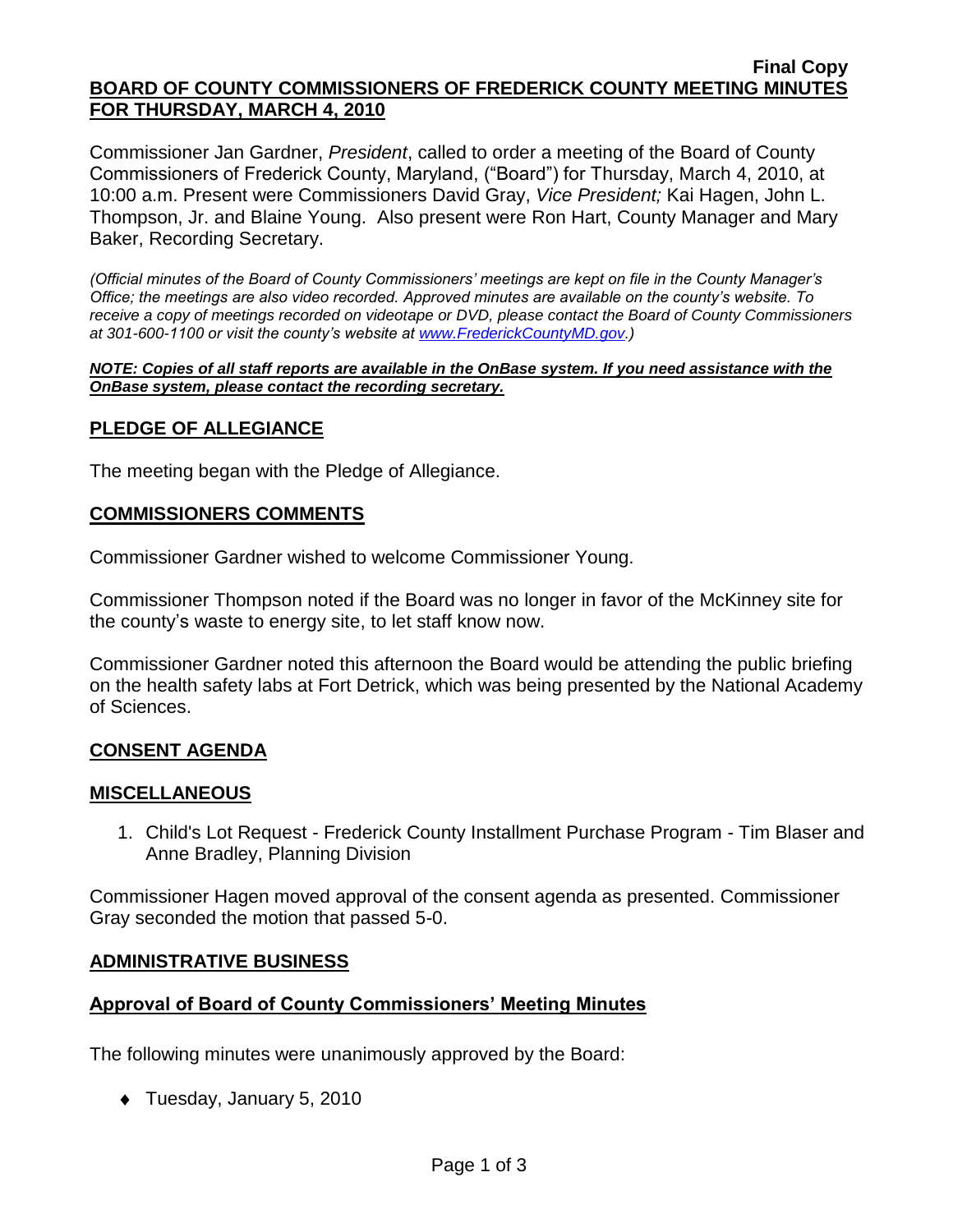#### **Final Copy BOARD OF COUNTY COMMISSIONERS OF FREDERICK COUNTY MEETING MINUTES FOR THURSDAY, MARCH 4, 2010**

- ◆ Thursday, January 7, 2010
- ◆ Tuesday, January 26, 2010
- ◆ Thursday, January 28, 2010
- ◆ Tuesday, February 2, 2010
- ◆ Thursday, February 4, 2010
- ◆ Thursday, February 4, 2010 Closed
- Thursday, February 4, 2010 Afternoon
- ◆ Tuesday, February 9, 2010

## **Bid Award – Purchasing Memo #10-142, Request to Renew Oracle (PeopleSoft) Maintenance for Frederick County Government and Frederick County Public Schools – Hal Good, Finance Division**

Mr. Good presented the proposed purchasing memo.

Commissioner Hagen moved approval of Purchasing Memo #10-142 as presented. Commissioner Gray seconded the motion that passed 5-0.

## **Legislative Issues – Regan Cherney, Office of the County Manager**

Mr. Cherney presented updates and changes that have occurred during the legislative session.

## **Countywide Comprehensive Plan Update – Eric Soter and Jim Gugel, Planning Division**

Staff presented updates.

Commissioner Hagen moved to eliminate the open space euclidean and zone back to agriculture requiring changes within the ordinance to make existing properties with existing approval conforming. Commissioner Gray seconded the motion that passed 5-0.

Commissioner Hagen moved to support the Frederick County Planning Commission's (FCPC) recommendations to change language from solid waste facility to waste to energy. Commissioner Thompson seconded the motion that failed 1-4 with Commissioners Gardner, Gray, Thompson and Young opposed.

Commissioner Hagen moved to support the FCPC's recommendation to change the waste to energy reference and delete "McKinney" site language to create a more general reference. Commissioner Thompson seconded the motion that failed 1-4 with Commissioners Gardner, Gray, Thompson and Young opposed.

Staff noted they would revisit the previous 2-2 votes at the next meeting.

Commissioner Hagen moved to zone the YMCA property as general commercial with institutional land use, to keep it within the existing growth boundary and include water and